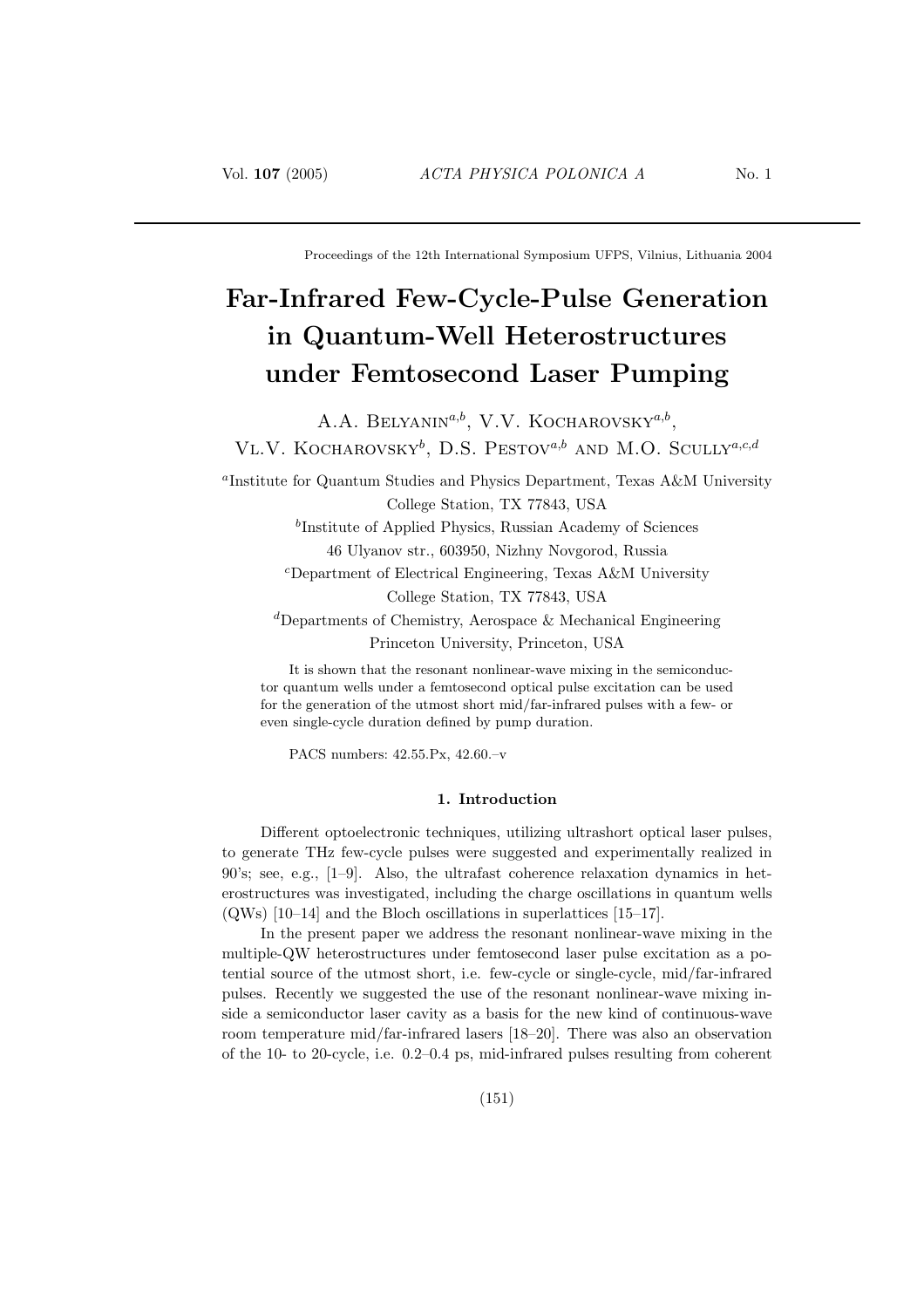charge oscillations (resonant mixing) in multiple QWs under femtosecond pulse excitation [21].

In Sec. 2 we analyze emission of the mid/far-infrared pulses for the planar multiple-QW structure optically pumped at the Brewster angle. In Sec. 3, in the frame of a simple three-level model of QWs, the mid/far-infrared coherence excitation is described analytically. Numerical results which include also a finite dephasing time are presented and compared with the analytical ones. In Sec. 4 we estimate the power of the mid/far-infrared radiation for typical GaAs-based heterostructures and give conclusions.

## 2. Generation of mid/far-infrared radiation

The optical femtosecond pulse passing through the active medium (multiple- -QW structure) initiates difference-frequency mixing process due to the second- -order electron (hole) nonlinearity  $\chi^{(2)}$  and creates a resonant mid/far-infrared wave of nonlinear polarization with the k-vector in the plane of QWs. If the opti-√ cal pump pulse is TM-polarized and sent under the Brewster angle  $(\tan \theta_0 = \sqrt{\varepsilon})$ to the surface of the heterostructure, in order to avoid reflection (see Fig. 1) the



Wave of mid/far-infrared polarization

Fig. 1. Geometry of the coherence excitation and emission of the mid/far-infrared radiation.

generated mid/far-infrared field outside the structure should be found from

$$
\boldsymbol{E}_{\text{IR}}(\boldsymbol{r},t) \approx -\boldsymbol{n}_{\text{IR}}^{\perp} \frac{2\pi N_0 N_{\text{QW}}}{c \varepsilon^{3/2}} \frac{\partial}{\partial t} p \left( t - \frac{\boldsymbol{n}_{\text{IR}} \boldsymbol{r}}{c} \right). \tag{1}
$$

Here  $p(t)$  is a dipole moment created by one electron on the intersubband transition,  $N_0$  is the density of the dipoles per unit area of a QW,  $N_{\text{OW}}$  is the number of QWs, c is the speed of light in the vacuum,  $n_{IR}$  is a unit vector in the direction of the mid/far-infrared wave propagation,  $n_{\text{IR}}^{\perp}$  is a unit vector that lies in the plane of incidence, perpendicular to the propagation direction, and has a positive projection on z-axis,  $\varepsilon$  is the dielectric constant of the material. For the sake of simplicity, dispersion of semiconductor materials is neglected, which is reasonable if the distance from QWs to the semiconductor surface is much less than the mid/far-infrared wavelength  $\lambda_{IR}$ .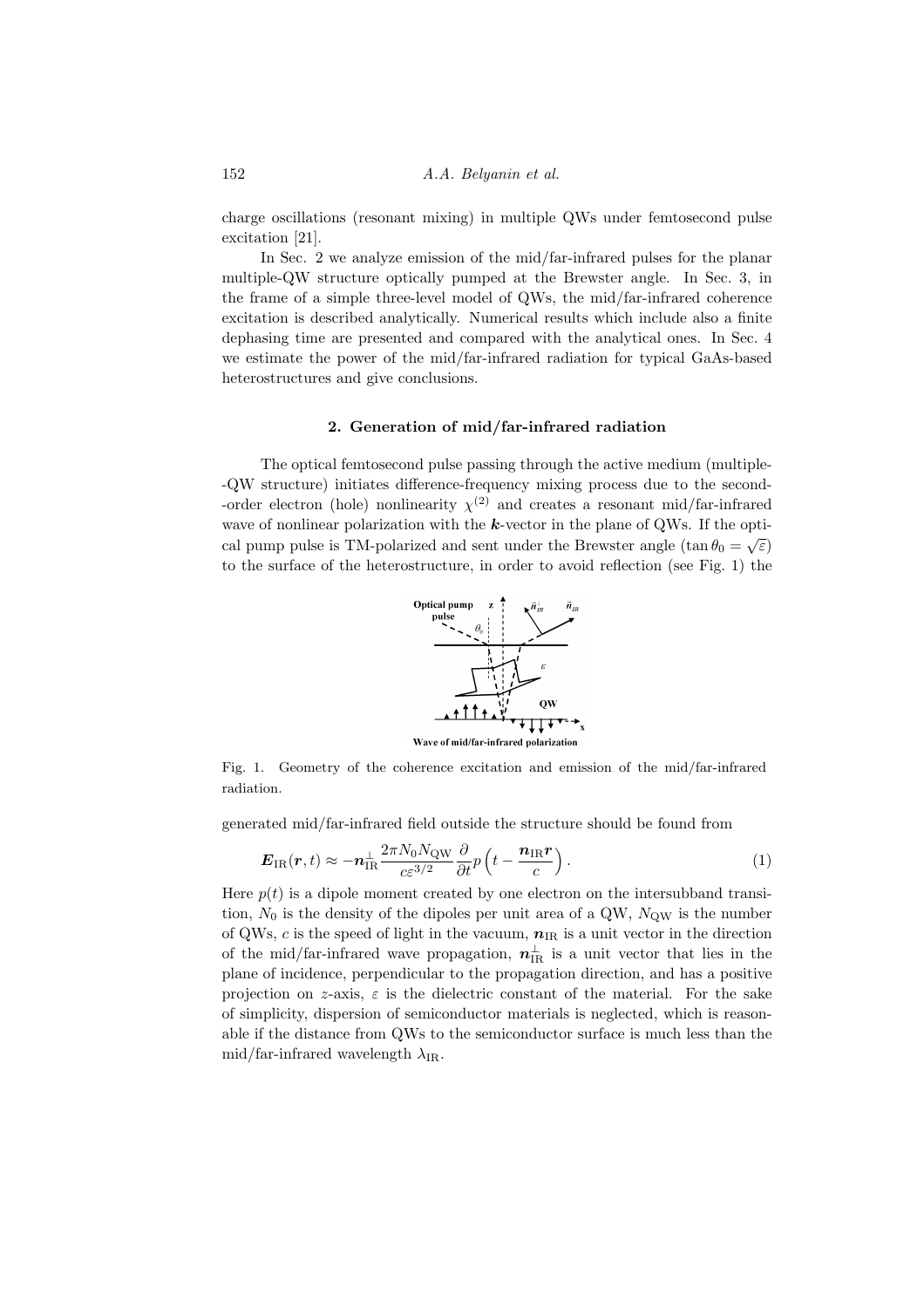In the case of z-polarized mid/far-infrared transitions typical of the electron subbands in asymmetrical QWs, the mid/far-infrared signal vanishes for normal incidence of the pump pulse. Due to mixing of heavy and light holes in the valence band, the dipole moments of the valence-band intersubband transitions may be polarized in the QW-plane [22]; in this case the maximum of the mid/far-infrared signal will take place for the normal incidence of the pump pulse.

#### 3. Intraband coherence

A simple three-level scheme of electron–hole states in QWs accounts well for the coherent quantum beats owing to the resonant difference-frequency mixing within the band width of the pump pulse. A schematic diagram is shown in Fig. 2. For typical GaAs/AlGaAs or InGaAs/GaAs structures, the frequencies of the interband transitions,  $\omega_{21}$  and  $\omega_{31}$ , lie in the near-infrared (optical) region,  $\lambda \approx 0.8-1$  μm, whereas the frequency of the intersubband transition,  $\omega_{32}$ , can be varied in a wide range — from mid-infrared to far-infrared,  $\lambda_{\rm IR} \approx 5-100 \mu m$ , and to the THz region. In symmetrical QWs, all three transitions may be dipole allowed due to mixing of heavy and light holes [20, 22].



Fig. 2. A schematic diagram of the three-level system with two electron and one hole levels. Here  $\omega_{21}$  and  $\omega_{31}$  are the frequencies of the two dipole allowed interband transitions,  $\omega$  — the frequency of the pump pulse,  $\omega_{32}$  — the frequency of the dipole allowed intersubband transition.

An essential point of the schematic given is that the mean frequency of the pump pulse,  $\omega$ , is close to the frequencies of the interband transitions,  $\omega_{21}$  and  $\omega_{31}$ , and the width of the pump pulse spectrum is large enough to span the difference between them,  $\omega_{32}$ .

In the simplest case of interest, when  $\omega = (\omega_{21} + \omega_{31})/2$ , the dipole moments  $d_{21}$  and  $d_{31}$  of the transitions 2–1 and 3–1 are set to be real and equal to each other (so that the Rabi frequencies are equal and real,  $\Omega_{21}(t) = \Omega_{31}(t) = \Omega(t)$  $dE(t)/\hbar$ , and a population transfer because of nonradiative processes is negligible (so that there are only two finite nonradiative constants,  $\gamma_{32}$  and  $\gamma_{21} = \gamma_{31} = \gamma$ ), equations for the density matrix,

$$
\rho_{21}(t) = \sigma_{21}(t)e^{-i\omega t}, \ \rho_{31}(t) = \sigma_{31}(t)e^{-i\omega t}, \ \rho_{mm}(t) = \sigma_{mm}(t), \ m = 1, 2, 3, \tag{2}
$$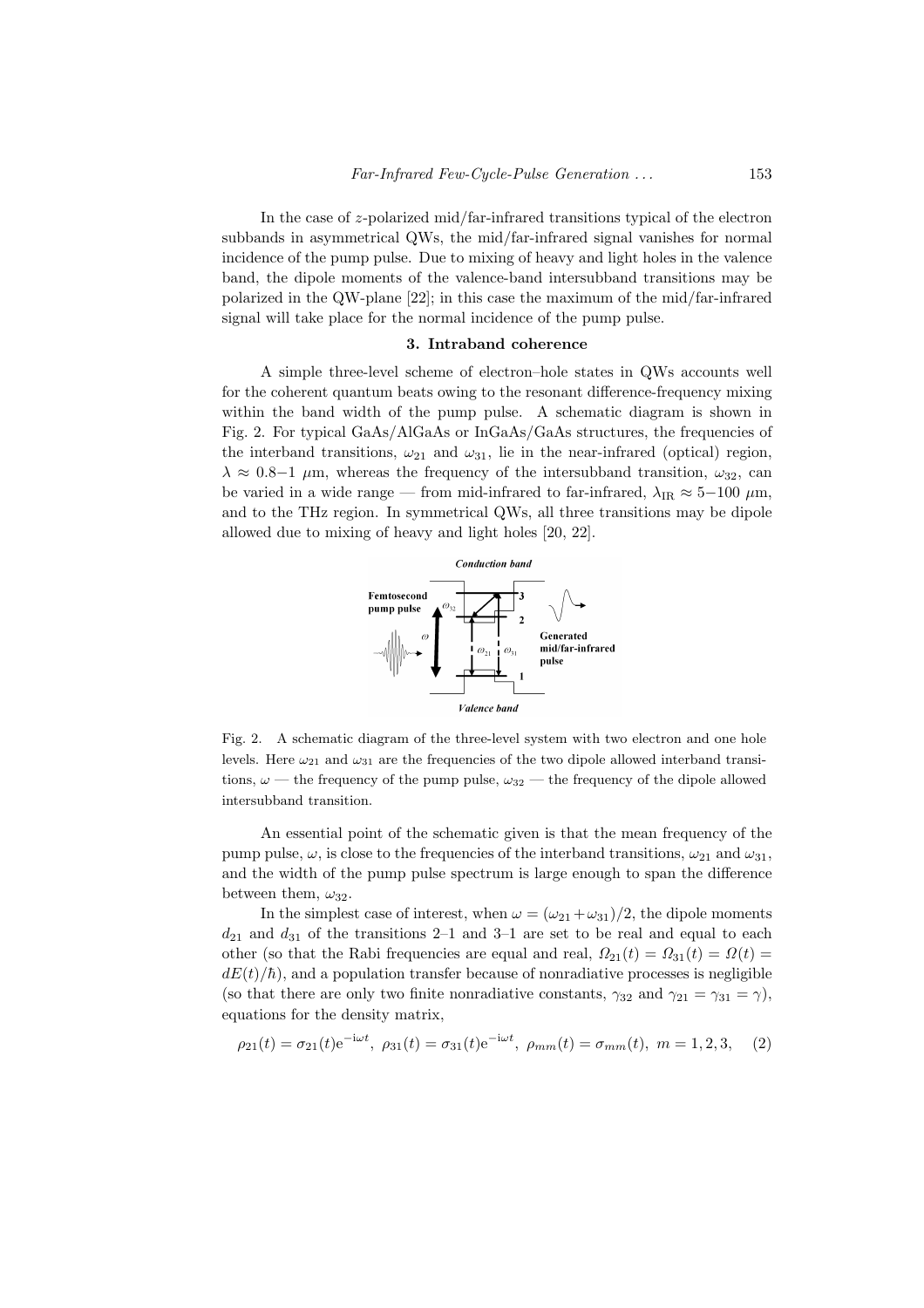154 *A.A. Belyanin et al.* 

of the electron–hole excitation in such QWs can be reduced to very symmetric system  $\overline{a}$ 

$$
\begin{cases}\n\frac{d\sigma_{11}}{dt} = -2\Omega(t)\text{Im}(\sigma_s),\\ \n\frac{d\sigma_s}{dt} + (\gamma + i\frac{\omega_{32}}{2}) \sigma_s = i\frac{\Omega(t)}{2} \left[ \frac{1}{2} (3\sigma_{11} - 1) - \rho_{32} \right],\\ \n\frac{d\rho_{32}}{dt} + (\gamma_{32} + i\omega_{32}) \rho_{32} = -i\Omega(t)\sigma_s.\n\end{cases}
$$
\n(3)

Here  $E(t)$  is the laser field amplitude and the following relations are used:

$$
\sigma_{31} = \sigma_s, \quad \sigma_{21} = -\sigma_s^*, \quad \sigma_{22}(t) = \sigma_{33}(t) = \frac{1}{2} \left[ 1 - \sigma_{11}(t) \right]. \tag{4}
$$

For the sake of simplicity, let us consider the case  $\gamma = \gamma_{32} = 0$  and a π-shaped laser pulse of duration  $\tau_p$ . Then, for the ground-state population  $\sigma_{11}(t)$ and the mid/far-infrared coherence  $\rho_{32}(t) \equiv \rho'_{32}(t) + i \rho''_{32}(t)$  at the time interval  $0 < t < \tau_{\rm p}$  the following solution is valid:

$$
\sigma_{11}(t) = \frac{1}{2} + \frac{2}{3} \frac{(\Omega_0^2 - \omega_{32}^2)^2}{(2\Omega_0^2 + \omega_{32}^2)^2} + \frac{2\Omega_0^4}{(2\Omega_0^2 + \omega_{32}^2)^2} \cos\left(\sqrt{2\Omega_0^2 + \omega_{32}^2}t\right) + \frac{4\Omega_0^2 \omega_{32}^2}{(2\Omega_0^2 + \omega_{32}^2)^2} \cos\left(\frac{1}{2}\sqrt{2\Omega_0^2 + \omega_{32}^2}t\right),
$$
\n(5)

$$
\rho'_{32}(t) = \frac{\Omega_0^2 (\Omega_0^2 + \omega_{32}^2)}{(2\Omega_0^2 + \omega_{32}^2)^2} \left[ 1 - \cos\left(\sqrt{2\Omega_0^2 + \omega_{32}^2 t}\right) \right]
$$

$$
- \frac{2\Omega_0^2 \omega_{32}^2}{(2\Omega_0^2 + \omega_{32}^2)^2} \left[ 1 - \cos\left(\frac{1}{2}\sqrt{2\Omega_0^2 + \omega_{32}^2 t}\right) \right],
$$
(6)

$$
\rho_{32}^{\prime\prime}(t) = \frac{\Omega_0^2 \omega_{32}}{(2\Omega_0^2 + \omega_{32}^2)^{3/2}} \sin\left(\sqrt{2\Omega_0^2 + \omega_{32}^2}t\right) -\frac{2\Omega_0^2 \omega_{32}}{(2\Omega_0^2 + \omega_{32}^2)^{3/2}} \sin\left(\frac{1}{2}\sqrt{2\Omega_0^2 + \omega_{32}^2}t\right).
$$
\n(7)

As one can see from Eqs.  $(5)-(7)$ , if the duration of the pulse is equal As one can see from Eqs. (3)–(*t*), if the duration of the pulse is equal to the integer number of periods  $T = 4\pi/\sqrt{2\Omega_0^2 + \omega_{32}^2}$ , one will get the system in the initial state with  $\rho_{32}(\tau_{\rm p}) = \sigma_{22}(\tau_{\rm p}) = \sigma_{33}(\tau_{\rm p}) = 0$ , i.e., the coherence oscillations will stop as soon as the pump pulse ends. The results of numerical simulations with a finite coherence relaxation included  $(\gamma = \gamma_{32} = 10^{13} \text{ s}^{-1})$  are shown in Fig. 3 and match well the solution  $(5)-(7)$  for the short enough pump pulse  $(\tau_{\rm p} < 1/\gamma, 1/\gamma_{32})$ :  $\rho_{32} \approx 0$  and  $\sigma_{22,33} < \sigma_{11}$  at  $\tau > \tau_{\rm p}$  for the curve 2.

An essential shortening of the generated mid/far-infrared pulse due to cut-off of the afterglow rings of the intersubband coherence  $\rho_{32}$  is quite general effect that takes place for any other smoothly-shaped pump pulse. It was shown by numerical simulations, e.g., for the secant-shaped pump pulse  $\Omega(t) = \Omega_0 / \cosh[(t - t_0)/\tau_{\rm p}]$ and Gaussian pump pulse. In particular, it was demonstrated that the amplitude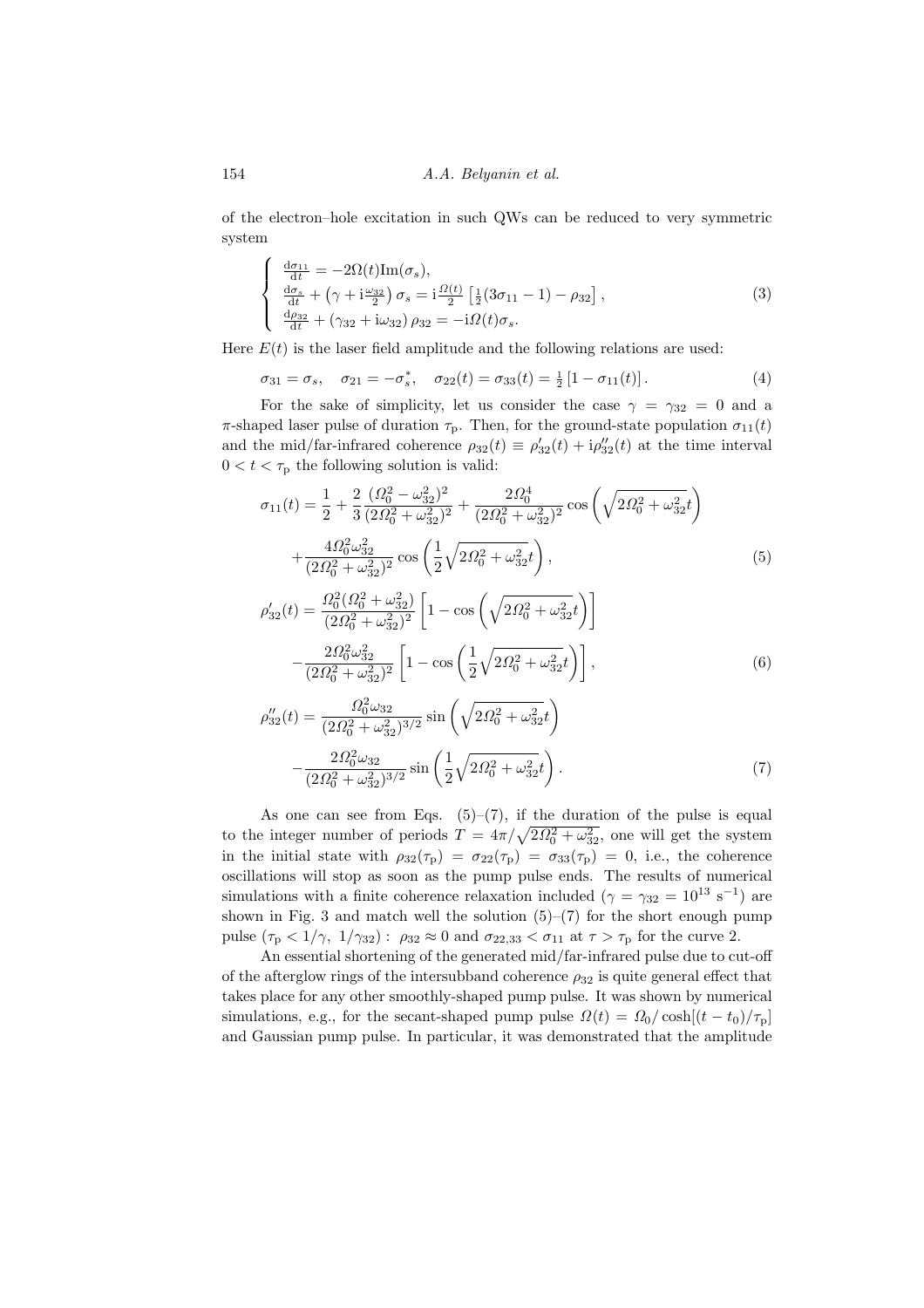

Fig. 3. Coherence  $\rho'_{32}(t)$  (left part) and population  $\sigma_{11}(t)$  (right part) for the  $\pi$ -shaped optical excitation pulse. Parameters:  $\omega_{32} = 90 \times 10^{12} \text{ s}^{-1}$ ,  $\gamma_{32} = \gamma = 10^{13} \text{ s}^{-1}$ . The amplitude of the pump pulse is fixed,  $\Omega_0 \equiv dE/\hbar = 90 \times 10^{12} \text{ s}^{-1}$ , and its duration  $\tau_{\rm p} = (10, 80, 300)$  fs.

of the mid/far-infrared coherence and the difference-frequency signal decreases sharply as soon as the width of the pump pulse spectrum becomes less than  $\omega_{32}$ .

#### 4. Estimation and conclusion

For the estimates, let us take typical values of the parameters for GaAs based heterostructures:  $\omega_{32} = 90 \times 10^{12} \text{ s}^{-1}$  (i.e., 14.3 THz or  $\lambda_{IR} \approx 21 \text{ }\mu\text{m}$ ),  $d_{21}/e \sim d_{31}/e \sim 1$  nm,  $d_{32}/e \sim 3$  nm,  $\varepsilon \sim 12$ ,  $m_e \approx 0.06m_0$  (electron mass in the conduction band in terms of the free-electron mass). For  $N_{\text{QW}} = 100$  (i.e., a total thickness of the multiple QWs of order 1  $\mu$ m) and the amplitude of the electric field in the optical pump pulse  $E \approx 5 \times 10^5$  V cm<sup>-1</sup>, we find

$$
\max |E_{\rm IR}(t)| \sim \frac{4\pi d_{32} 0.1 \omega_{32}}{c \varepsilon^{3/2}} N_0 N_{\rm QW} \approx 100 \, \left[ \text{V cm}^{-1} \right]. \tag{8}
$$

In terms of peak intensities, the latter means that one gets 13 W  $cm^{-2}$  of the mid/far-infrared radiation out of 300 MW cm<sup>−</sup><sup>2</sup> of the optical pump. The corresponding number densities of the optical and mid/far-infrared photons per unit area per pulse at  $\tau_{\rm p} \approx 30$  fs are of order  $4 \times 10^{13}$  cm<sup>-2</sup> and  $4 \times 10^{7}$  cm<sup>-2</sup>, respectively. There are different ways to increase the conversion efficiency, e.g., by using higher intensities of the optical pump pulses, optimized geometry, diffraction grading on top of the structure, more favourable, in-QW-plane polarization of the heavy-light hole transitions, other III–V semiconductor materials, etc.

The experiments outlined in the present paper are under way for the InGaAs/GaAs/InGaAsP and AlGaAs/GaAs multiple-QW heterostructures with the interband transitions in the range 0.91–0.94  $\mu$ m and 0.79–0.81  $\mu$ m wavelengths, respectively.

In conclusion, we present a simple model describing the generation of short mid/far-infrared pulses via the resonant nonlinear-wave mixing within the band width of the pump femtosecond pulse in the multiple-QW heterostructures. On the basis of the analytical solution for a  $\pi$ -shaped optical pump pulse, we found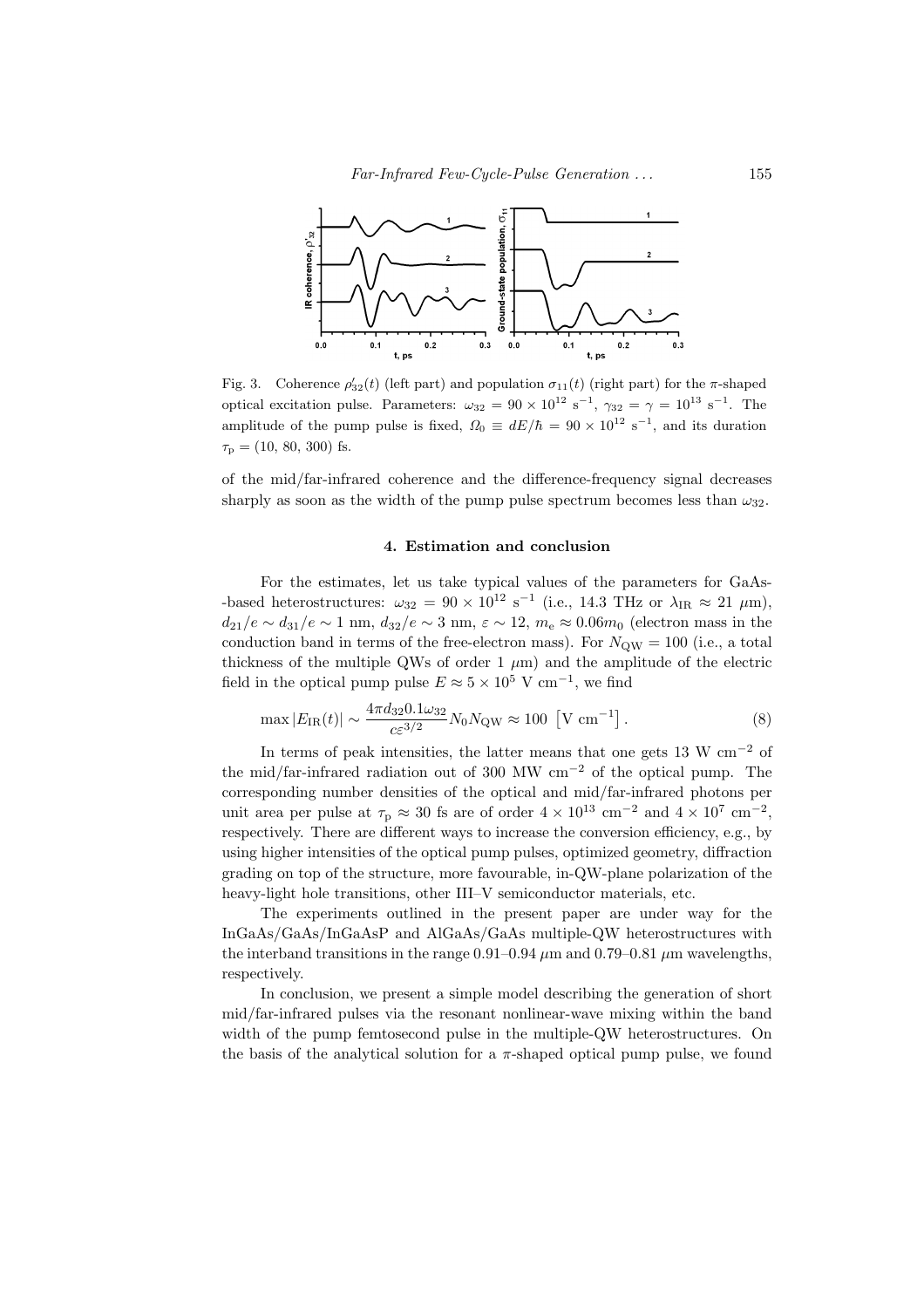that one can expect the generation of the utmost short mid/far-infrared pulses with a few- or even single-cycle duration if the proper adjustment of the pump pulse parameters is done. The explicit formula for the mid/far-infrared electric field is derived, and its peak value is estimated as 100 V/cm that is high enough for many applications.

## Acknowledgments

This work was supported by awards from DARPA, ONR, the Research Corporation, the TAMU Telecommunication and Informatics Task Force Initiative, the Robert A. Welch Foundation (grants No. A-1261 and A-1218), and RFBR No. 02-02-17536, Sh-1744.2003.2.

### References

- [1] A. Rice, Y. Jin, X.F. Ma, Z.-C. Zang, D. Bliss, J. Larkin, M. Alexander, Appl. Phys. Lett. 64, 1324 (1994).
- [2] N. Sarukura, H. Ohtake, S. Izumida, Z. Liu, J. Appl. Phys. 84, 654 (1998).
- [3] J.-P. Likforman, M. Mehendale, D.M. Villeneuve, M. Joffre, P.B. Corkum, Opt. Lett. **26**, 99 (2001).
- [4] P. Gu, M. Tani, S. Kono, K. Sakai, X.-C. Zhang, Appl. Phys. Lett. 91, 5533 (2002).
- [5] X.-C. Zhang, D.H. Auston, J. Appl. Phys. 71, 326 (1992).
- [6] R. McLaughlin, Q. Chen, A. Corchia, C.M. Ciesla, D.D. Arnone, X.-C. Zhang, G.A.C. Jones, E.H. Linfield, M. Pepper, J. Mod. Opt. 47, 1847 (2000).
- [7] J.T. Darrow, B.B. Hu, X.-C. Zhang, D.H. Auston, Opt. Lett. 15, 323 (1990).
- [8] G. Zhao, R.N. van der Schouten, N. Valk, W.Th. Wenckebachand, P.C.M. Planken, Rev. Sci. Instrum. 73, 1715 (2002).
- [9] M.C. Beard, G.M. Turnerand, C.A. Schmuttenmaer, J. Appl. Phys. 90, 5915 (2001).
- [10] H.G. Roskos, M.C. Nuss, J. Shah, K. Leo, D.A.B. Miller, A.M. Fox, S. Schmitt- -Rink, K. Kohler, Phys. Rev. Lett. 68, 2216 (1992).
- [11] P.C.M. Planken, M.C. Nuss, I. Brener, K.W. Goosen, M.S.C. Luo, S.L. Chuang, L. Pfeiffer, Phys. Rev. Lett. 69, 3800 (1992).
- [12] M.S.C. Luo, S.L. Chuang, P.C.M. Planken, I. Brener, M.C. Nuss, Phys. Rev. B 48, 11043 (1993).
- [13] M.S.C. Luo, S.L. Chuang, P.C.M. Planken, I. Brener, H.G. Roskos, M.C. Nuss, IEEE J. Quant. Electron. 30, 1478 (1994).
- [14] P.G. Huggard, C.J. Shaw, S.R. Andrews, J.A. Cluff, R. Grey, Phys. Rev. Lett. 84, 1023 (2000).
- [15] C. Waschke, H.G. Roskos, R. Schwedler, K. Leo, H. Kurz, K. Kohler, Phys. Rev. Lett. **70**, 3319 (1993).